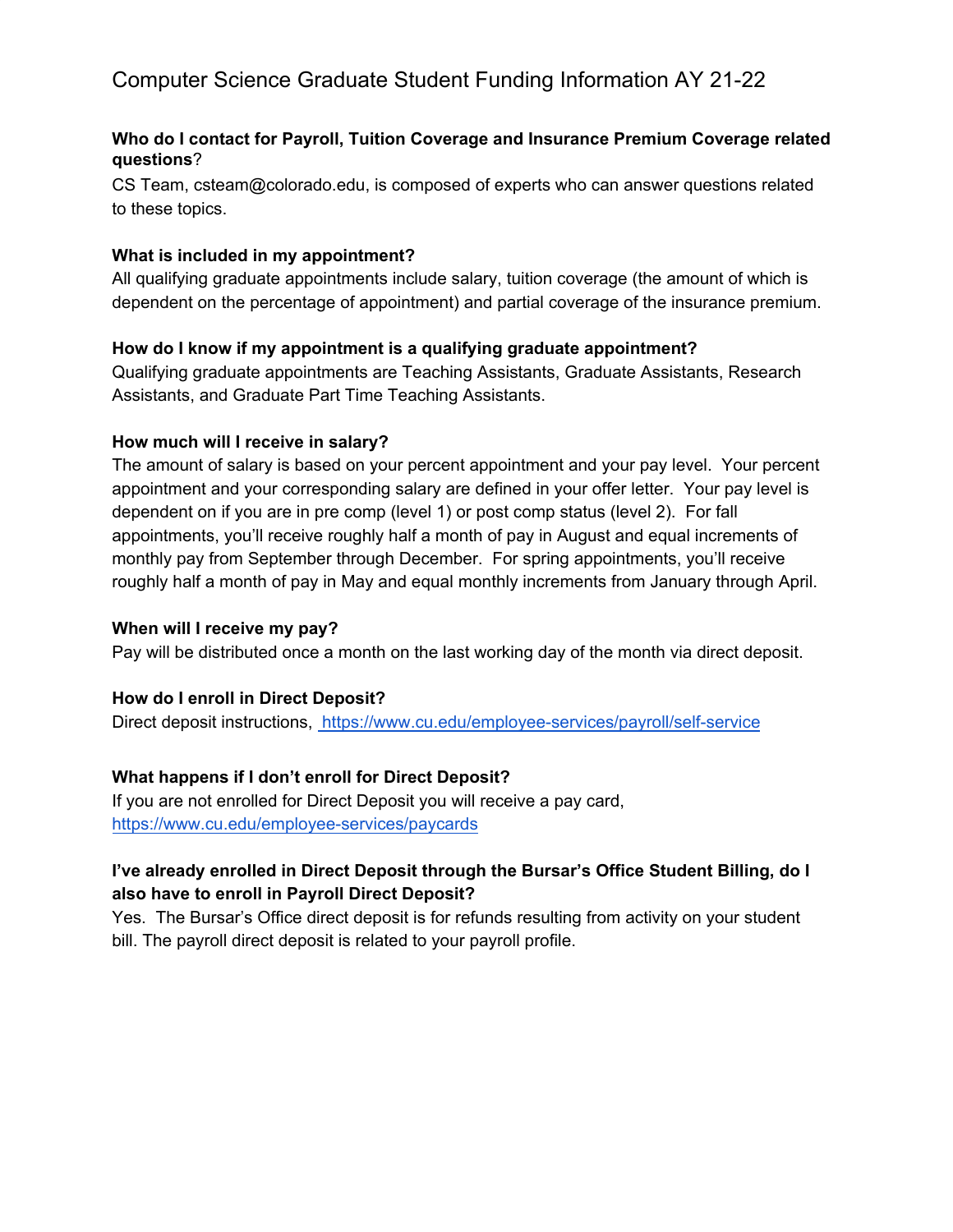# **How much of my tuition is covered?**

Refer to your offer letter which defines your individual coverage. The amount of tuition coverage is based on your percentage of appointment.

| <b>Hours Employed per Week</b> | <b>Tuition Coverage</b> | <b>Appointment Percentage</b> |
|--------------------------------|-------------------------|-------------------------------|
| 6                              | 3 credit hours          | 15%                           |
| 8                              | 4 credit hours          | 20%                           |
| 10                             | 5 credit hours          | 25%                           |
| 12                             | 6 credit hours          | 30%                           |
| 14                             | 7 credit hours          | 35%                           |
| 16                             | 8 credit hours          | 40%                           |
| 18-20                          | 9-18 credit hours       | 45-50%                        |

Appointment percentages that fall between listed percentiles will always carry the tuition credit associated with the lower number. For example, a 38% appointment would carry a tuition credit of 7 credit hours. Courses taken through Continuing Education, Extended Studies or Outreach programs do not qualify for tuition remission. Courses taken for no credit are not eligible for tuition remission.

### **When will the tuition credit be applied to my Bursar bill?**

The tuition credit will appear no later than one week before tuition bills are due. If you don't see the credit applied the week before the due date, contact csteam@colorado.edu.

### **Does my appointment include payment of student fees?**

No. Student fees aren't covered by a qualifying student appointment.

# **When are billing due dates, payment plan due dates, and health insurance enrollment or waive coverage due dates?**

https://www.colorado.edu/bursar/resources/dates-deadlines https://www.colorado.edu/health/insurance/enroll-or-waive-coverage

# **Do I qualify for insurance coverage?**

Refer to your offer letter which defines your individual coverage. Appointments of 20% or greater receive a university contribution to insurance benefits if enrolled in the Student Health Insurance Plan. Appointments of 20% or greater receive Dental Insurance at no cost. Students who select the Buff Value insurance plan will not receive an insurance benefit contribution. You must work 12 weeks in the semester to qualify for tuition coverage.

For details about the Student Gold Health Insurance Plan see https://www.colorado.edu/health/ cu-gold-ship.

Plan Plan Cost per semester Benefit Amount Gold Comprehensive  $$1,948$  \$1,773